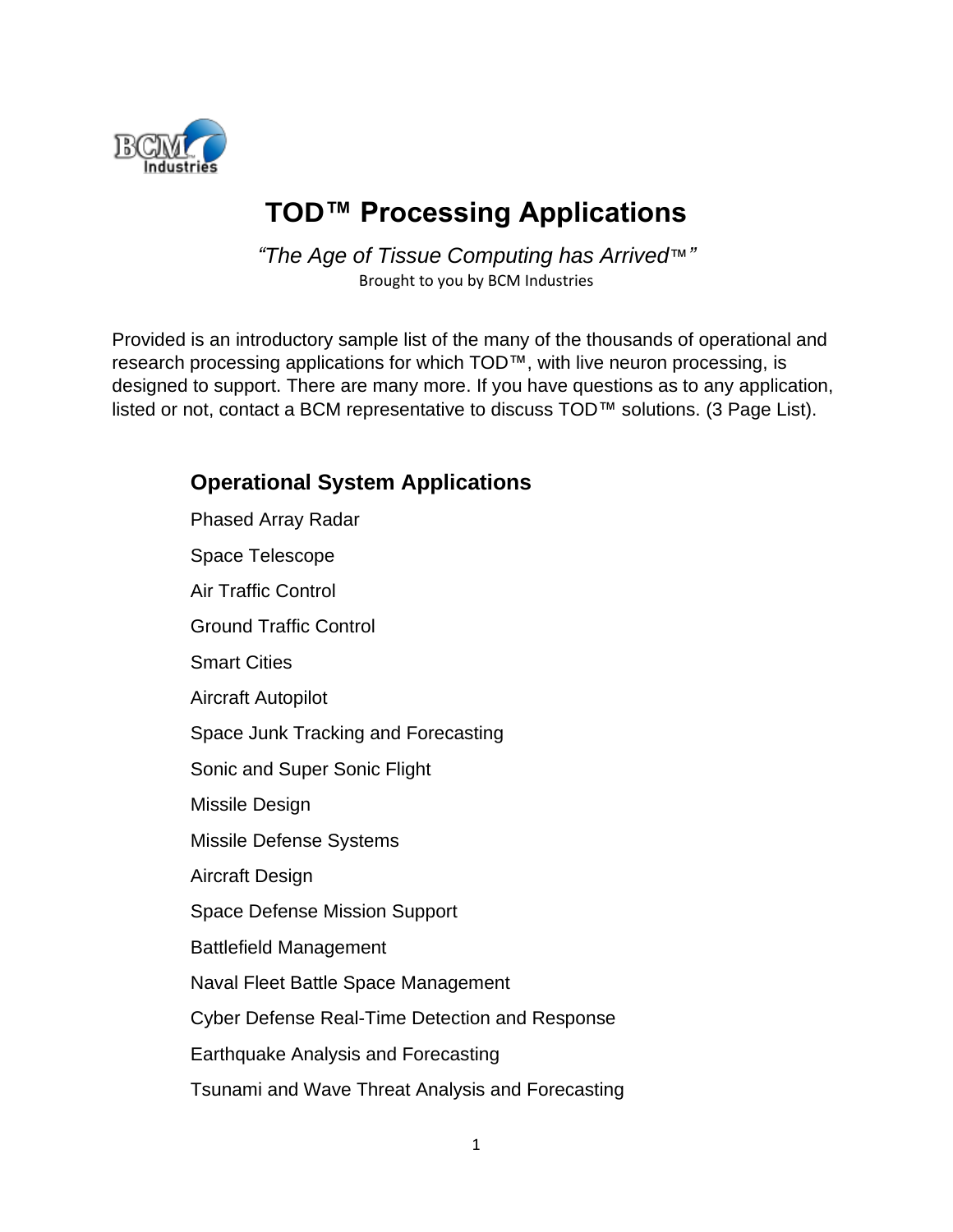Sonar Mapping, Tracking, Analysis, and Forecasting Deep Space Mapping and Phenomena Studies UFO and Related Research and Analysis Lunar and Mars Mapping, Analysis, and Forecasting Space Telescope Data Management and Analysis Mineral and Mining Development Mapping and Analysis Gas and Oil Development Mapping and Analysis Earth and Space Natural Resource Mapping and Analysis Pre-Clinal Trials Studies- Drugs and Medical Devises Weather Mapping and Forecasting Virtual Realty Processing, Data Storage and Retrieval Video Editing, Processing and Storage Video Gaming All Types of Data and Information Storage and Retrieval Air Warfare and Management Battlefield Mapping and Management Earth Surface and Subsurface Mapping and Management Lunar Surface and Subsurface Mapping and Management Mars Surface and Subsurface Mapping and Management Driverless Autos and Trucks Rail Fleet System Monitoring and Managing Truck Fleet System Management Intermodal Container Monitoring and Management **Research, Analysis, Synthesis, and Forecasting** Medical Research Space Research and Analysis Particle Research

Atomic Research